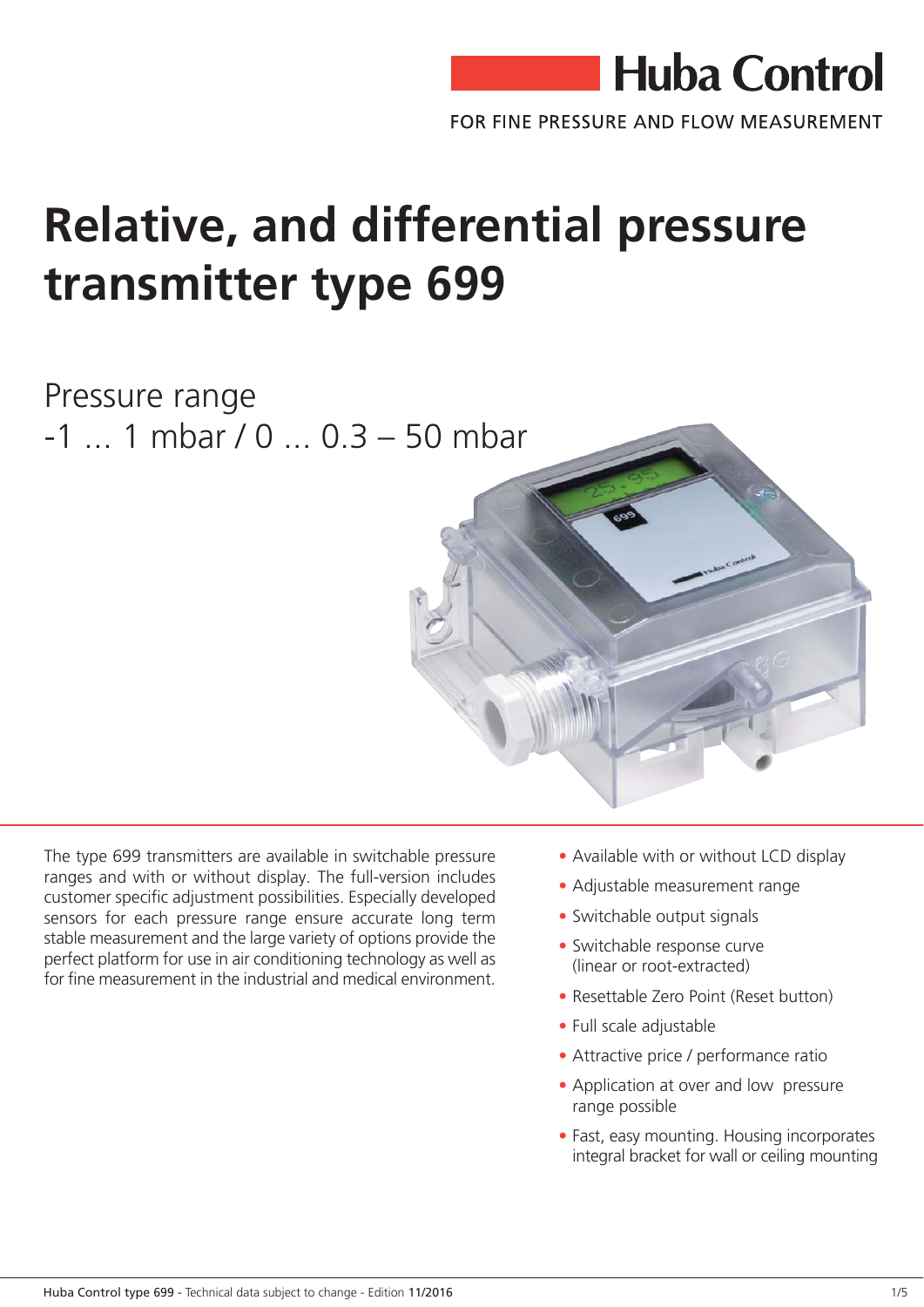| Fechnical overview                                                                                                           |                            |                                     |                |                                            |                             |                        |                                                                                                                                        |  |
|------------------------------------------------------------------------------------------------------------------------------|----------------------------|-------------------------------------|----------------|--------------------------------------------|-----------------------------|------------------------|----------------------------------------------------------------------------------------------------------------------------------------|--|
| Pressure range                                                                                                               |                            |                                     |                |                                            |                             |                        |                                                                                                                                        |  |
| Relative and differential                                                                                                    |                            |                                     |                |                                            |                             |                        | $-1$ 1 mbar / 0  0.3 - 50 mbar                                                                                                         |  |
|                                                                                                                              |                            |                                     |                |                                            |                             |                        |                                                                                                                                        |  |
| Operating conditions<br>Medium                                                                                               |                            |                                     |                |                                            |                             |                        | Air and neutral gases                                                                                                                  |  |
|                                                                                                                              |                            |                                     |                | Medium / ambient                           |                             |                        | $0+70 °C$                                                                                                                              |  |
| Temperature                                                                                                                  |                            |                                     |                | Storage                                    |                             | $-10+70$ °C            |                                                                                                                                        |  |
|                                                                                                                              |                            |                                     |                | No condensation                            |                             |                        |                                                                                                                                        |  |
|                                                                                                                              |                            | Application at over pressure range  |                | $\leq$ 3 mbar                              |                             |                        | $P1 = 50$ mbar $P2 =$<br>4 mbar<br>$P1 = 100$ mbar $P2 =$                                                                              |  |
| Tolerable overload on one side                                                                                               |                            |                                     |                | $> 3$ mbar<br>$\leq$ 3 mbar                |                             |                        | 4 mbar<br>$P1 = -4$ mbar $P2 = -50$ mbar                                                                                               |  |
|                                                                                                                              |                            | Application at under pressure range |                | $> 3$ mbar                                 |                             |                        | $P1 = -4$ mbar $P2 = -100$ mbar                                                                                                        |  |
|                                                                                                                              |                            |                                     |                | ambient temperature                        |                             |                        | 2 x overload                                                                                                                           |  |
| Rupture pressure                                                                                                             |                            |                                     |                | 70 °C                                      |                             | 1.5 x overload         |                                                                                                                                        |  |
|                                                                                                                              |                            |                                     |                |                                            |                             |                        |                                                                                                                                        |  |
| Materials in contact with medium<br>Sensor                                                                                   |                            |                                     |                |                                            |                             |                        | Ceramic Al <sub>2</sub> O <sub>3</sub> (96%)                                                                                           |  |
| Diaphragm                                                                                                                    |                            |                                     |                |                                            |                             | Silicone               |                                                                                                                                        |  |
| Housing                                                                                                                      |                            |                                     |                |                                            |                             |                        | Polycarbonat PC                                                                                                                        |  |
|                                                                                                                              |                            |                                     |                |                                            |                             |                        |                                                                                                                                        |  |
| <b>Electrical overview</b>                                                                                                   |                            |                                     |                |                                            |                             |                        |                                                                                                                                        |  |
| Output <sup>1)</sup>                                                                                                         | Power supply <sup>1)</sup> |                                     |                | Load                                       |                             |                        | Current consumption <sup>2)</sup>                                                                                                      |  |
| 4  20 mA<br>2 wire<br>010V                                                                                                   | 8.0  33 VDC                | 13.5  33 VDC / 24 VAC ±15%          |                | < Supply voltage - 8 V [Ohm]<br>$>10$ kOhm |                             | $< 20$ mA<br>$< 10$ mA |                                                                                                                                        |  |
| 020mA                                                                                                                        |                            | 13.5  33 VDC / 24 VAC ±15%          |                | < 500 Ohm                                  |                             | $<$ 30 mA              |                                                                                                                                        |  |
| 3 wire<br>4  20 mA                                                                                                           |                            | 13.5  33 VDC / 24 VAC ±15%          |                | < 500 Ohm                                  |                             | $<$ 30 mA              |                                                                                                                                        |  |
| $0 5V^{3}$                                                                                                                   |                            | 6.5  33 VDC / 24 VAC ±15%           |                | $> 10$ kOhm                                |                             | $< 10$ mA              |                                                                                                                                        |  |
| Filter                                                                                                                       |                            |                                     |                |                                            | Response time switchable by |                        | off / 0.2s / 1s / 5s / 20s                                                                                                             |  |
| Polarity reversal protection                                                                                                 |                            |                                     |                |                                            |                             |                        | Short circuit proof and protected against polarity reversal. Each connection is protected against crossover up to max. supply voltage. |  |
|                                                                                                                              |                            |                                     |                |                                            |                             |                        |                                                                                                                                        |  |
| Dynamic response                                                                                                             |                            |                                     |                |                                            |                             |                        |                                                                                                                                        |  |
| Response time<br>Load cycle                                                                                                  |                            |                                     |                |                                            |                             | $< 20$ ms<br>$< 10$ Hz |                                                                                                                                        |  |
|                                                                                                                              |                            |                                     |                |                                            |                             |                        |                                                                                                                                        |  |
| Protection standard                                                                                                          |                            |                                     |                |                                            |                             |                        |                                                                                                                                        |  |
| Without cover                                                                                                                |                            |                                     |                |                                            |                             | <b>IP 00</b>           |                                                                                                                                        |  |
| With cover                                                                                                                   |                            |                                     |                |                                            |                             | IP 54                  |                                                                                                                                        |  |
|                                                                                                                              |                            |                                     |                |                                            |                             | IP 65                  |                                                                                                                                        |  |
| Display                                                                                                                      |                            |                                     |                |                                            |                             |                        |                                                                                                                                        |  |
|                                                                                                                              |                            |                                     |                | Double spaced                              |                             |                        | per 8 digit alphanumeric                                                                                                               |  |
| <b>LCD Display</b>                                                                                                           |                            |                                     |                |                                            |                             |                        | At additional backlight LCD-Display 30 mA current consumption                                                                          |  |
| Module MODBUS                                                                                                                |                            |                                     |                |                                            |                             | RTU RS-485             |                                                                                                                                        |  |
|                                                                                                                              |                            |                                     |                |                                            |                             |                        |                                                                                                                                        |  |
| Ranges of adjustment                                                                                                         |                            |                                     |                |                                            |                             |                        |                                                                                                                                        |  |
| The zero piont is adjustable by reset button.<br>The Full scale is adjustable by DIP-Switch and additional by the turbopoti. |                            |                                     |                |                                            |                             |                        |                                                                                                                                        |  |
|                                                                                                                              |                            |                                     |                |                                            |                             |                        |                                                                                                                                        |  |
| Adjustability                                                                                                                |                            |                                     |                |                                            |                             |                        |                                                                                                                                        |  |
| Optional version with self configurable parameters (see order code selection table)                                          |                            |                                     |                |                                            |                             |                        |                                                                                                                                        |  |
|                                                                                                                              |                            |                                     |                |                                            |                             |                        |                                                                                                                                        |  |
| <b>Electrical connection</b>                                                                                                 |                            |                                     |                |                                            |                             |                        |                                                                                                                                        |  |
| Screw terminals for wire and stranded conductors up to 1.5 mm <sup>2</sup><br>Cable gland with built-in strain relief PG11   |                            |                                     |                |                                            |                             |                        |                                                                                                                                        |  |
|                                                                                                                              |                            |                                     |                |                                            |                             |                        |                                                                                                                                        |  |
| Pressure connection                                                                                                          |                            |                                     |                |                                            |                             |                        |                                                                                                                                        |  |
| Connection pipe                                                                                                              |                            |                                     |                |                                            |                             | Ø 6.2 mm               |                                                                                                                                        |  |
|                                                                                                                              |                            |                                     |                |                                            |                             |                        |                                                                                                                                        |  |
| Mounting instructions                                                                                                        |                            |                                     |                |                                            |                             |                        |                                                                                                                                        |  |
| Installation arrangement                                                                                                     |                            |                                     |                | Recommendation:                            |                             |                        | Vertical, with pressure connections downwards                                                                                          |  |
| Mounting                                                                                                                     |                            |                                     |                |                                            |                             |                        | Mounting bracket (integrated in case)                                                                                                  |  |
| <b>Tests / Admissions</b>                                                                                                    |                            |                                     |                |                                            |                             |                        |                                                                                                                                        |  |
| ŪL                                                                                                                           |                            |                                     |                |                                            |                             |                        |                                                                                                                                        |  |
| Electromagnetic compatibility                                                                                                |                            |                                     |                |                                            |                             |                        | CE-conformity acc. EN 61326-2-3                                                                                                        |  |
|                                                                                                                              |                            |                                     |                |                                            |                             |                        |                                                                                                                                        |  |
| Weight                                                                                                                       |                            |                                     |                |                                            |                             |                        |                                                                                                                                        |  |
| Without display<br>With display                                                                                              |                            |                                     |                |                                            |                             | $~\sim~90$ g<br>~100q  |                                                                                                                                        |  |
|                                                                                                                              |                            |                                     |                |                                            |                             |                        |                                                                                                                                        |  |
| Packaging                                                                                                                    |                            |                                     |                |                                            |                             |                        |                                                                                                                                        |  |
| Single packaging in cardboard                                                                                                |                            |                                     |                |                                            |                             |                        |                                                                                                                                        |  |
| Multiple packaging                                                                                                           |                            |                                     |                |                                            |                             | 20 / 40 / 120          |                                                                                                                                        |  |
|                                                                                                                              |                            |                                     |                |                                            |                             |                        |                                                                                                                                        |  |
|                                                                                                                              |                            |                                     |                |                                            |                             |                        |                                                                                                                                        |  |
| Accuracy                                                                                                                     |                            |                                     |                |                                            |                             |                        |                                                                                                                                        |  |
|                                                                                                                              |                            |                                     |                |                                            |                             |                        |                                                                                                                                        |  |
| Parameter                                                                                                                    |                            | Unit                                | $\pm 0.5$ mbar | $01$ mbar                                  | $0$ 3 mbar                  | 0  5 mba               | 0  10 - 50 mbar                                                                                                                        |  |
| Tolerance zero point                                                                                                         | max.                       | % fs                                | ±1.0           | $\pm 1.0$                                  | ±0.7                        | ±0.7                   | ±0.7                                                                                                                                   |  |
| Tolerance zero full scale<br>Resolution                                                                                      | max.                       | $%$ fs<br>$%$ fs                    | ±1.0<br>0.2    | ±1.0<br>0.2                                | ±0.7<br>0.1                 | ±0.7<br>0.1            | ±0.7<br>0.1                                                                                                                            |  |

Total of linearity, hysteresis and repeatability max. % fs  $\frac{10}{2}$  at 1.0  $\frac{11.0}{2}$  at 1.0  $\frac{11.0}{2}$  at 1.0  $\frac{11.0}{2}$  at 1.0  $\frac{11.0}{2}$  at 1.0  $\frac{11.0}{2}$  at 1.0  $\frac{11.0}{2}$  at 1.0  $\frac{11.0}{2}$  at 1.0  $\frac{$ TC zero point <sup>4)</sup> typ. |% fs/10K | ±0.2 | ±0.2 | ±0.2 | ±0.1 | ±0.1 TC zero point  $^{4}$  and the set of the max.  $\left[\begin{array}{ccc} \% \text{ fs/10K} & \pm 1.0 \end{array}\right]$  to  $\left[\begin{array}{ccc} \pm 1.0 & \pm 1.0 \end{array}\right]$  to  $\pm 0.4$  and  $\pm 0.4$ TC sensitivity <sup>4)</sup> typ. | % fs/10K | ±0.3 | ±0.3 | ±0.2 | ±0.1 | ±0.1 ±0.1 TC sensitivity <sup>4)</sup> max. | % fs/10K | ±0.6 | ±0.6 | ±0.5 | ±0.2

- no additional root-extracted errors

- For changing diaphragm position, compensable with zero point reset

Test conditions:  $25 \text{ °C}$ , 45% rF, Power supply 24 VDC<br>TC z.p. / TC z.p. 0  $\ldots$  70 °C

<sup>2)</sup> At nominal pressure 3) Additional adjustable by software (with LCD-Display only) <sup>1)</sup> Adjustable by DIP-Switch<br><sup>4)</sup> TC = Temperature coefficient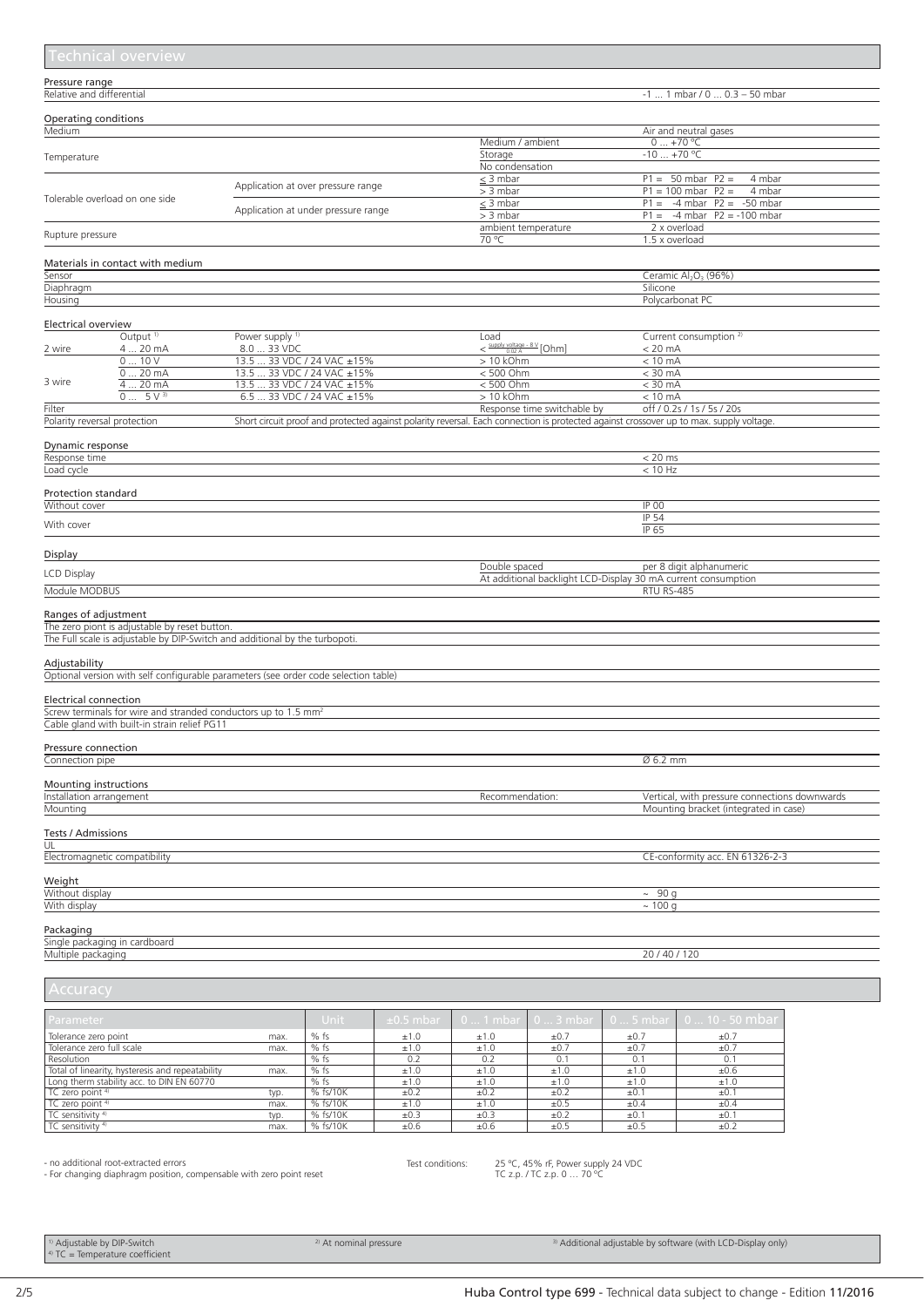| Order code selection table                                   |                                                                                                                                                      |                                                                                                                                                      |                          |                     | 699. X X X X X X X X X X |                |                |                |                |                |                |                |                |                |   |
|--------------------------------------------------------------|------------------------------------------------------------------------------------------------------------------------------------------------------|------------------------------------------------------------------------------------------------------------------------------------------------------|--------------------------|---------------------|--------------------------|----------------|----------------|----------------|----------------|----------------|----------------|----------------|----------------|----------------|---|
|                                                              | max. range                                                                                                                                           |                                                                                                                                                      |                          |                     |                          | 9              |                |                |                |                |                |                |                |                |   |
| Pre-adjustment                                               | middle range                                                                                                                                         |                                                                                                                                                      |                          |                     |                          | B              |                |                |                |                |                |                |                |                |   |
|                                                              | min. range                                                                                                                                           |                                                                                                                                                      |                          |                     |                          |                |                |                |                |                |                |                |                |                |   |
|                                                              | Pressure range of                                                                                                                                    | 0 % to 100% fs                                                                                                                                       |                          |                     |                          |                | $\mathbf{1}$   |                |                |                |                |                |                |                |   |
| Pressure range of -10 % to 90% fs<br>Signal range selectable |                                                                                                                                                      |                                                                                                                                                      |                          |                     |                          | $\overline{2}$ |                |                |                |                |                |                |                |                |   |
|                                                              | Pressure range of -100 % to 100% fs                                                                                                                  |                                                                                                                                                      |                          |                     |                          |                | $\overline{3}$ |                |                |                |                |                |                |                |   |
|                                                              | mbar (hPa)                                                                                                                                           | Pa                                                                                                                                                   | mmWS                     | in H <sub>2</sub> O | under pressure max.      |                |                |                |                |                |                |                |                |                |   |
|                                                              | 00.3/0.5                                                                                                                                             | 30/50                                                                                                                                                | 3/5                      | 0.1/0.2             | $-50$ Pa                 |                |                | $\circ$        |                |                |                |                |                |                |   |
|                                                              | 0 0.3/0.5/1                                                                                                                                          | 30/50/100                                                                                                                                            | 3/5/10                   | 0.1/0.2/0.3         | $-100$ Pa                |                |                | $\mathbf{1}$   |                |                |                |                |                |                |   |
|                                                              | 0 0.5/1/3                                                                                                                                            | 50/100/300                                                                                                                                           | 5/10/30                  | 0.3/0.5/1           | $-50$ Pa                 |                |                | $\overline{2}$ |                |                |                |                |                |                |   |
| Pressure range selectable                                    | 0 1/3/5                                                                                                                                              | 100/300/500                                                                                                                                          | 10/30/50                 | 0.5/1/2             | $-50$ Pa                 |                |                | 3              |                |                |                |                |                |                |   |
|                                                              | 03/5/10                                                                                                                                              | 300/500/1000                                                                                                                                         | 30/50/100                | 1/2/3               | $-50$ Pa                 |                |                | $\overline{4}$ |                |                |                |                |                |                |   |
|                                                              | 05/10/16                                                                                                                                             | 500/1000/1600                                                                                                                                        | 50/100/160               | 2/3/5               | $-50$ Pa                 |                |                | 5              |                |                |                |                |                |                |   |
|                                                              | 010/16/25                                                                                                                                            | 1000/1600/2500                                                                                                                                       | 100/160/250              | 3/5/10              | $-50$ Pa                 |                |                | 6              |                |                |                |                |                |                |   |
|                                                              | 016/25/50                                                                                                                                            | 1600/2500/5000                                                                                                                                       | 160/250/500              | 5/10/20             | $-50$ Pa                 |                |                | $7^{\circ}$    |                |                |                |                |                |                |   |
|                                                              | mbar                                                                                                                                                 |                                                                                                                                                      |                          |                     |                          |                |                |                | $\Omega$       |                |                |                |                |                |   |
|                                                              | hPa                                                                                                                                                  |                                                                                                                                                      |                          |                     |                          |                |                |                | $\overline{4}$ |                |                |                |                |                |   |
|                                                              | Pa                                                                                                                                                   |                                                                                                                                                      |                          |                     |                          |                |                |                | $\overline{2}$ |                |                |                |                |                |   |
| Pressure unit                                                | kPa                                                                                                                                                  |                                                                                                                                                      |                          |                     |                          |                |                |                | 5              |                |                |                |                |                |   |
|                                                              | mmWS                                                                                                                                                 |                                                                                                                                                      |                          |                     |                          |                |                |                | $\overline{3}$ |                |                |                |                |                |   |
|                                                              | in H <sub>2</sub> O                                                                                                                                  |                                                                                                                                                      |                          |                     |                          |                |                |                | 6              |                |                |                |                |                |   |
|                                                              |                                                                                                                                                      | without Filter<br>dual DIP-Switch                                                                                                                    |                          |                     |                          |                |                |                |                | $\circ$        |                |                |                |                |   |
| Output signal /                                              | Linear                                                                                                                                               | with Filter (transposable)                                                                                                                           |                          | tenfold DIP-Switch  |                          |                |                |                |                | $2^{\circ}$    |                |                |                |                |   |
| adjustment                                                   |                                                                                                                                                      | dual DIP-Switch<br>without Filter                                                                                                                    |                          |                     |                          |                |                |                |                | $\overline{4}$ |                | $\circ$        |                |                |   |
|                                                              | Square root extracted                                                                                                                                | with Filter (transposable)                                                                                                                           |                          | tenfold DIP-Switch  |                          |                |                |                |                | $\overline{3}$ |                |                |                |                |   |
|                                                              | 010V                                                                                                                                                 | 13.5  33 VDC / 24 VAC ± 15 %                                                                                                                         |                          | (3 wire)            |                          |                |                |                |                |                | $\mathbf{1}$   |                |                |                |   |
|                                                              | 020mA                                                                                                                                                | 13.5  33 VDC / 24 VAC ± 15 %                                                                                                                         |                          | (3 wire)            |                          |                |                |                |                |                | $\overline{3}$ |                |                |                |   |
| Output / power supply                                        |                                                                                                                                                      | 13.5  33 VDC / 24 VAC ± 15 %                                                                                                                         |                          | (3 wire)            |                          |                |                |                |                |                | $\overline{4}$ |                |                |                |   |
|                                                              | 4  20 mA                                                                                                                                             | 8.0  33 VDC                                                                                                                                          |                          | (2 wire)            |                          |                |                |                |                |                | 5              |                |                |                |   |
|                                                              | Output signal complimentary selectable, at delivery no pre-adjustment                                                                                |                                                                                                                                                      |                          |                     |                          | 9              |                |                |                | 2              | 6              |                |                |                |   |
| without display                                              |                                                                                                                                                      |                                                                                                                                                      |                          |                     |                          |                |                | $\circ$        |                |                |                |                |                |                |   |
|                                                              | with display in pressure unit chosen above                                                                                                           |                                                                                                                                                      |                          |                     |                          |                |                |                |                |                |                | $\mathbf{1}$   |                |                |   |
| Option                                                       | with display in % fs                                                                                                                                 |                                                                                                                                                      |                          |                     |                          |                |                |                |                |                |                | $\overline{2}$ |                |                |   |
|                                                              | with module MODBUS                                                                                                                                   |                                                                                                                                                      |                          |                     |                          |                |                |                |                | 2,3            | $\overline{1}$ | 3              |                |                |   |
| Pressure connection /<br>Pressure orifices                   |                                                                                                                                                      |                                                                                                                                                      | without pressure orifice |                     |                          |                |                |                |                |                |                |                | $\mathbf{1}$   |                |   |
|                                                              | pressure orifice on P1<br>Connection pipe Ø 6.2 mm<br>pressure orifice on P2                                                                         |                                                                                                                                                      |                          |                     |                          |                |                |                |                |                |                |                | $\overline{2}$ |                |   |
|                                                              |                                                                                                                                                      |                                                                                                                                                      |                          |                     |                          |                |                |                |                |                |                |                | $\overline{3}$ |                |   |
|                                                              | pressure orifice on P1 and P2                                                                                                                        |                                                                                                                                                      |                          |                     |                          |                |                |                |                |                |                | $\overline{4}$ |                |                |   |
|                                                              |                                                                                                                                                      | without                                                                                                                                              |                          |                     |                          |                |                |                |                |                |                |                |                | $\overline{0}$ |   |
| Accessories /<br><b>Connection Kit</b>                       | IP 54                                                                                                                                                |                                                                                                                                                      |                          |                     |                          |                |                |                |                |                |                |                |                | $\mathbf{1}$   |   |
|                                                              | with connection kit (metal), 90° angled including tube 2 m long (Fig. 1)<br>with connection kit (plastic), straight including tube 2 m long (Fig. 2) |                                                                                                                                                      |                          |                     |                          |                |                |                |                |                |                |                |                | $\overline{2}$ |   |
|                                                              | without                                                                                                                                              |                                                                                                                                                      |                          |                     |                          |                |                |                |                |                |                |                |                | $\overline{3}$ |   |
|                                                              | IP 65                                                                                                                                                |                                                                                                                                                      |                          |                     |                          |                |                |                |                |                |                |                |                | $\overline{4}$ |   |
|                                                              |                                                                                                                                                      | with connection kit (metal), 90° angled including tube 2 m long (Fig. 1)<br>with connection kit (plastic), straight including tube 2 m long (Fig. 2) |                          |                     |                          |                |                |                |                |                |                |                |                | 5              |   |
| Pressure range variation                                     |                                                                                                                                                      |                                                                                                                                                      |                          |                     |                          |                |                |                |                |                |                |                |                |                |   |
| (optinal)                                                    | Indicate W and state range on order (e.g.: WO  + 8mbar/OUT16V)                                                                                       |                                                                                                                                                      |                          |                     |                          | 9              | $\mathbf{1}$   |                |                |                |                |                |                |                | W |
|                                                              |                                                                                                                                                      |                                                                                                                                                      |                          |                     |                          |                |                |                |                |                |                |                |                |                |   |



| <b>Version</b>  | Variable parameters       |
|-----------------|---------------------------|
| Dual DIP-Switch | Pressure ranges in grades |

Tenfold DIP-Switch

Pressure ranges in grades; stepless adjustable with Turbo-Poti / output signals / filter (off / on) / response curve (linear / root extracted)

Tenfold DIP-Switch with Display Pressure ranges in grades; stepless adjustable with Turbo-Poti / pressure units / pressure range character / output signals; additional 0 ... 5 V / filter (off / 0.2s / 1s / 5s / 20s) / response curve (linear / root extracted) / backlight (off / 5min / on)

| Accessories <sup>2)</sup>                        |                                  |              |  |  |  |  |  |
|--------------------------------------------------|----------------------------------|--------------|--|--|--|--|--|
|                                                  |                                  | Order number |  |  |  |  |  |
| Connection kit for vent duct (metal), 90° angled | including tube 2 m long (Fig. 1) | 104312       |  |  |  |  |  |
| Connection kit for vent duct (plastic), straight | including tube 2 m long (Fig. 2) | 100064       |  |  |  |  |  |
| DIN-rail mounting adaptor (Fig. 3)               |                                  | 112854       |  |  |  |  |  |
| Module MODBUS                                    |                                  | 117305       |  |  |  |  |  |
| Calibration certificate                          |                                  | 104551       |  |  |  |  |  |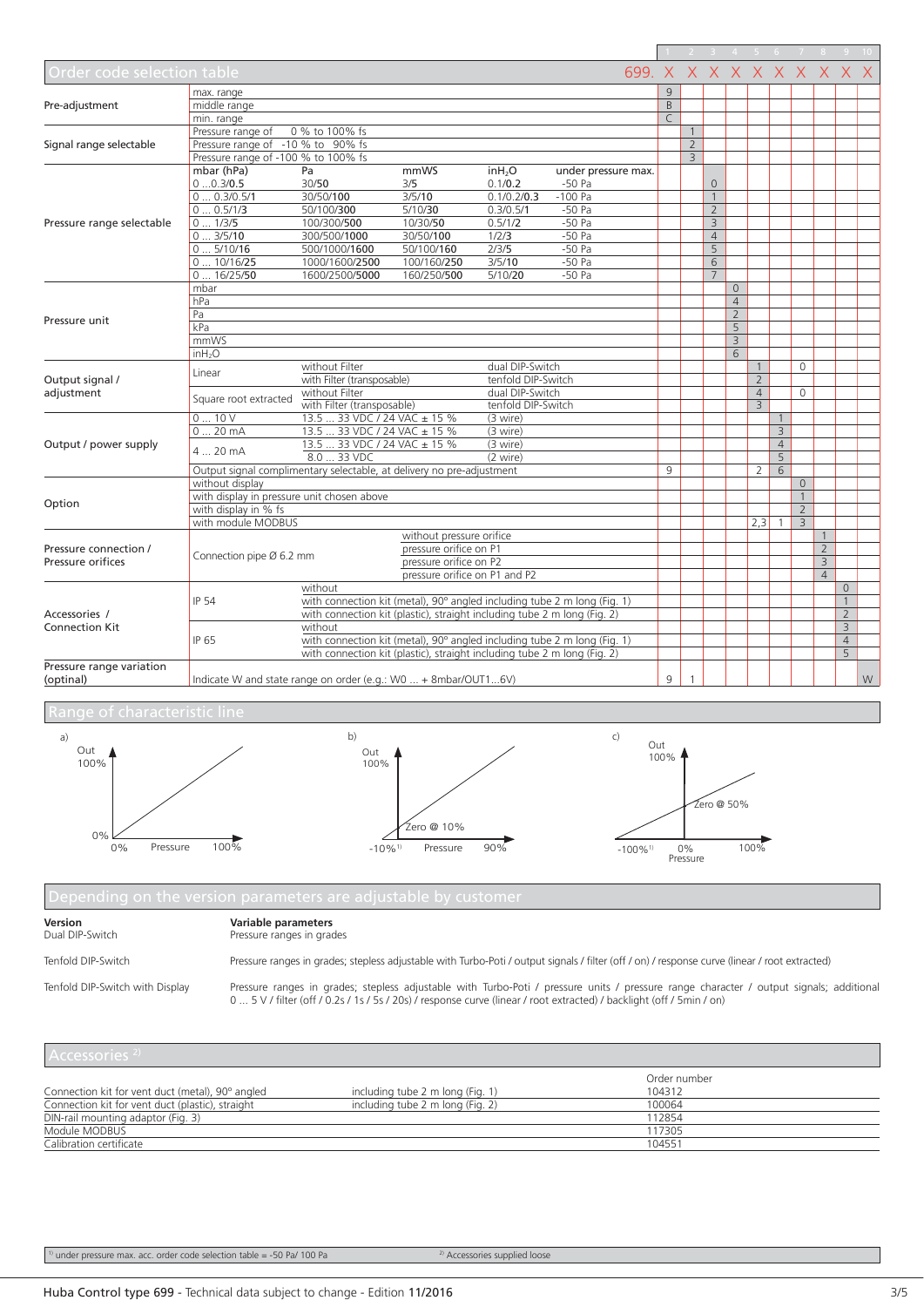





 $\ddot{}$ |∡  $\overline{\mathsf{0}}$ 2 wire 3 wire





Universal 2 and 3 wire





Fig. 1 Fig. 2 Fig. 3